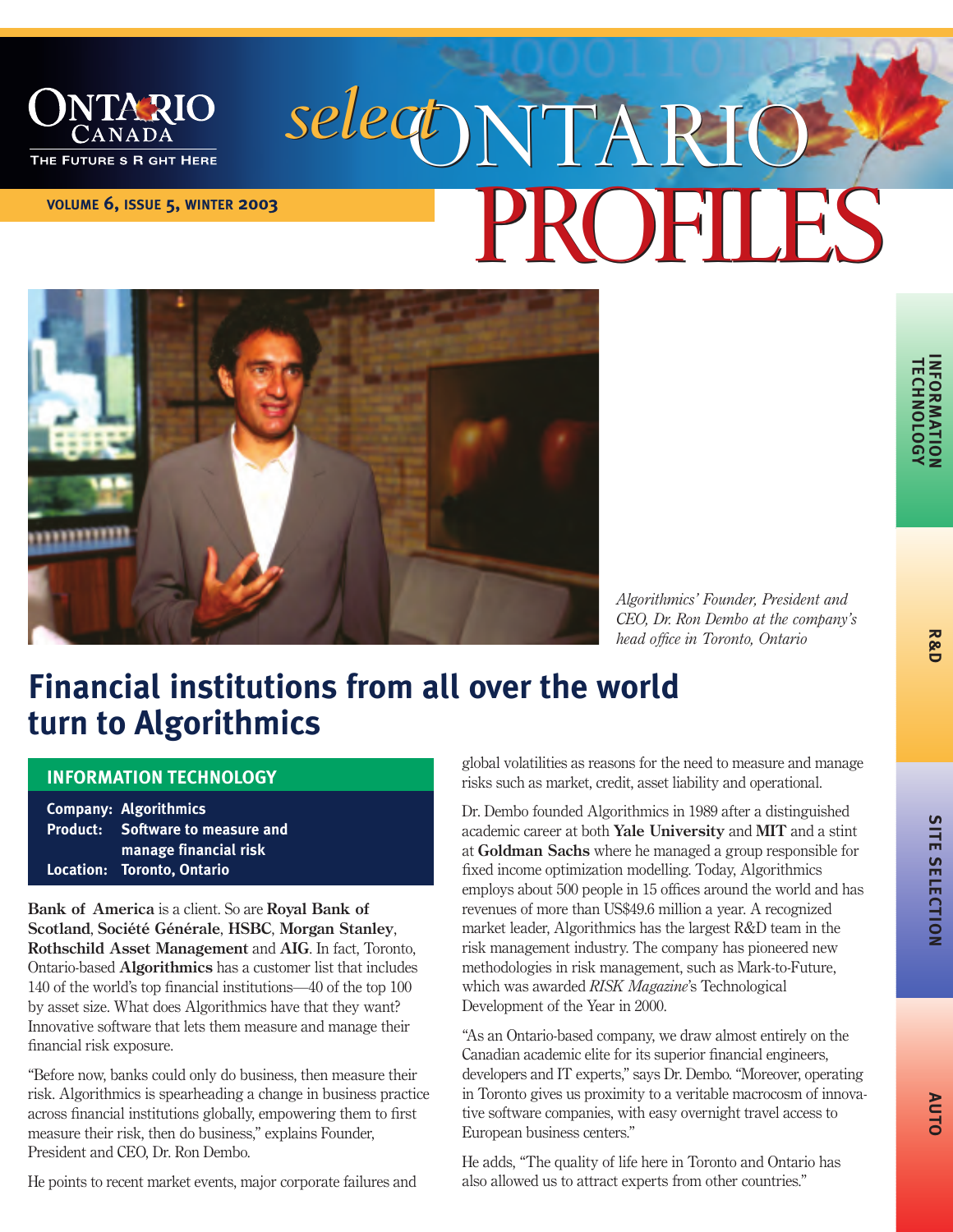

*Dr. Andrew Emili at his microscope* PHOTO BY FRED LUM/THE GLOBE AND MAIL

### **Toronto continues to lure top-notch medical researchers**

#### **R&D**

**Company: University of Toronto Product: Proteomics Research Location: Toronto, Ontario**

Three years ago Dr. Andrew Emili was in Seattle, Washington doing post-doctoral work with U.S. Nobel Prize winning geneticist, Dr. Lee Hartwell.

#### Today, he's at the **University of Toronto**.

What lured him to Ontario? "I was looking for a place where I could pursue my research and where my wife could attend medical school," he explains. "Toronto was the obvious choice. It's respected internationally both for its world-class research community and its medical school."

Dr. Emili's field is proteomics—the study of proteins and how they interact—and he believes that it's the key to understanding disease. He heads up his own lab at the University of Toronto,

where he and 12 colleagues use two US\$283,710 mass spectrometers to analyze proteins in the body. Their goal is to use this knowledge to prevent, treat and cure disease.

"Toronto is a great place to do research," says Dr. Emili. "Not only does it give me access to the equipment and money I need, it provides a highly collaborative environment where I can tap into the strengths of my colleagues and that's important when you're doing this kind of research."

He adds, "Toronto's an easy city to live in. There's lots to do and it's relatively inexpensive."

While it's hard to get an exact tally, Dr. Emili is one of a growing number of medical researchers who have made Toronto—and Ontario—their home over the past few years. They include both expatriate Canadians and top-notch U.S. and European researchers and they're drawn by many of the same reasons Dr. Emili was: access to the resources they need, the collaborative research approach and the quality of life in Ontario.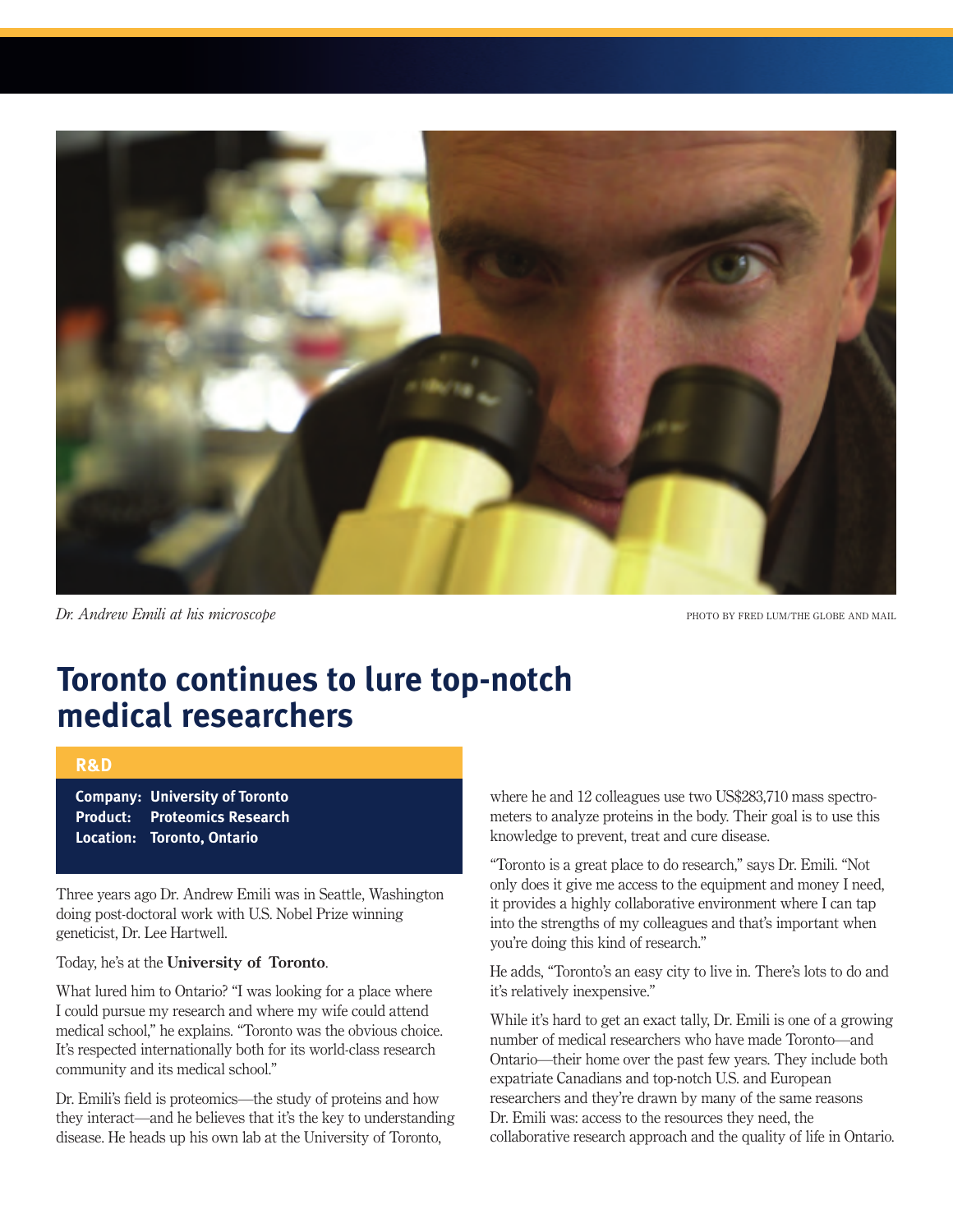# **Site selection pioneer bullish on Ontario**

### **SITE SELECTION**

**Company: The Boyd Company Product: Site Location Research Location: Princeton, New Jersey**

**JDS Uniphase**. **RhonePoulenc**. **PepsioCo**. **Honda Motor Corporation**. **TD Bank**. All very different companies with one thing in common.

They've all used the services of site selection specialist, **The Boyd Company**, to help determine the best location for their facilities. In business since 1975, the Princeton, N.J.based firm was one of the first to recognize the importance of an independent third-party analysis of all the variables involved in choosing sites.

"Our interest in Ontario began in the early 70s when we were helping to guide a number of Canadian companies moving their head offices to Toronto from the province of Quebec," says President, John Boyd. The company has remained active in the province ever since, with activity accelerating in the 90s with the advent of Free Trade.

Mr. Boyd, who strives to be politically neutral, says the core issues in site selection should be variables like labor availability, business costs, tax structure and transportation infrastructure. His analysis shows that Ontario is one of the most cost effective locations in North America, which explains why a growing number of European and American companies are setting up shop in the province.



*The Boyd Company President, John Boyd*

"Ontario is a center of academic excellence in future growth industries such as biotech, telecom and engineering. It has an available pool of highly educated, bilingual workers, a critical mass of high-tech companies and a low operating cost profile," says Boyd, who points out that Ontario also offers a very favorable tax treatment for research and development costs.

"We're projecting that all these location variables will continue to show well for the province in the years ahead," he says. Which means, Ontario will continue to attract international companies looking to establish a North American presence.



*Kingston, Ontario's City Hall*